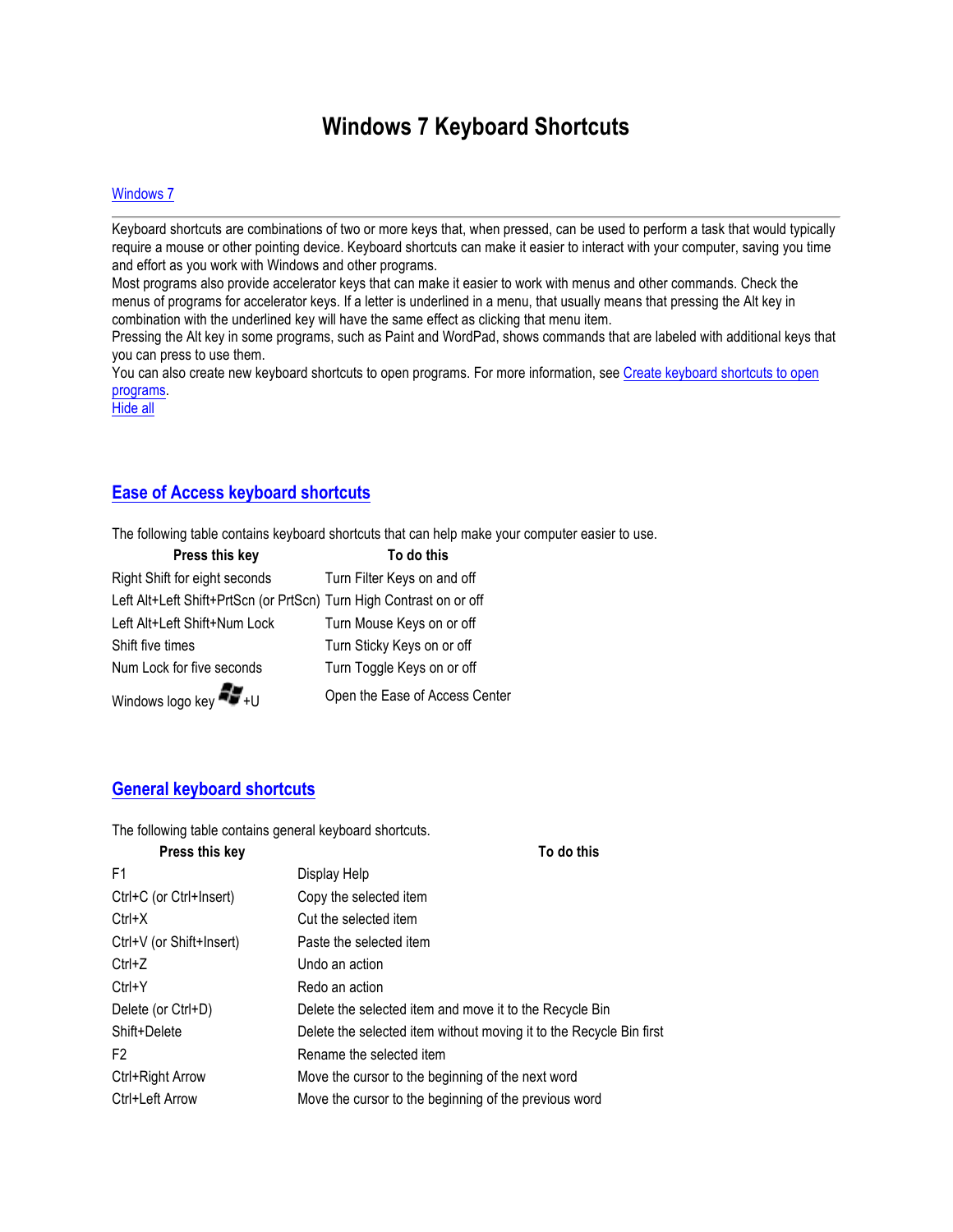#### **Press this key To do this** Ctrl+Down Arrow Move the cursor to the beginning of the next paragraph Ctrl+Up Arrow Move the cursor to the beginning of the previous paragraph Ctrl+Shift with an arrow key Select a block of text Shift with any arrow key Select more than one item in a window or on the desktop, or select text within a document Ctrl with any arrow Eur with any arrow Select multiple individual items in a window or on the desktop<br>key+Spacebar Ctrl+A Select all items in a document or window F3 Search for a file or folder Alt+Enter Display properties for the selected item Alt+F4 Close the active item, or exit the active program Alt+Spacebar **Open the shortcut menu for the active window** Ctrl+F4 Close the active document (in programs that allow you to have multiple documents open simultaneously) Alt+Tab Switch between open items Ctrl+Alt+Tab Use the arrow keys to switch between open items Ctrl+Mouse scroll wheel Change the size of icons on the desktop Windows logo key  $\sim$  +Tab Cycle through programs on the taskbar by using Aero Flip 3-D Ctrl+Windows logo key +Tab Use the arrow keys to cycle through programs on the taskbar by using Aero Flip 3-D Alt+Esc Cycle through items in the order in which they were opened F6 Cycle through screen elements in a window or on the desktop F4 Display the address bar list in Windows Explorer Shift+F10 Display the shortcut menu for the selected item Ctrl+Esc Open the Start menu Alt+underlined letter Display the corresponding menu Alt+underlined letter Perform the menu command (or other underlined command) F10 Activate the menu bar in the active program Right Arrow Open the next menu to the right, or open a submenu Left Arrow Open the next menu to the left, or close a submenu F5 (or Ctrl+R) Refresh the active window Alt+Up Arrow View the folder one level up in Windows Explorer Esc Cancel the current task Ctrl+Shift+Esc Open Task Manager Shift when you insert a CD Prevent the CD from automatically playing Left Alt+Shift Switch the input language when multiple input languages are enabled Ctrl+Shift Switch the keyboard layout when multiple keyboard layouts are enabled Right or Left Ctrl+Shift Change the reading direction of text in right-to-left reading languages

#### **Dialog box keyboard shortcuts**

The following table contains keyboard shortcuts for use in dialog boxes.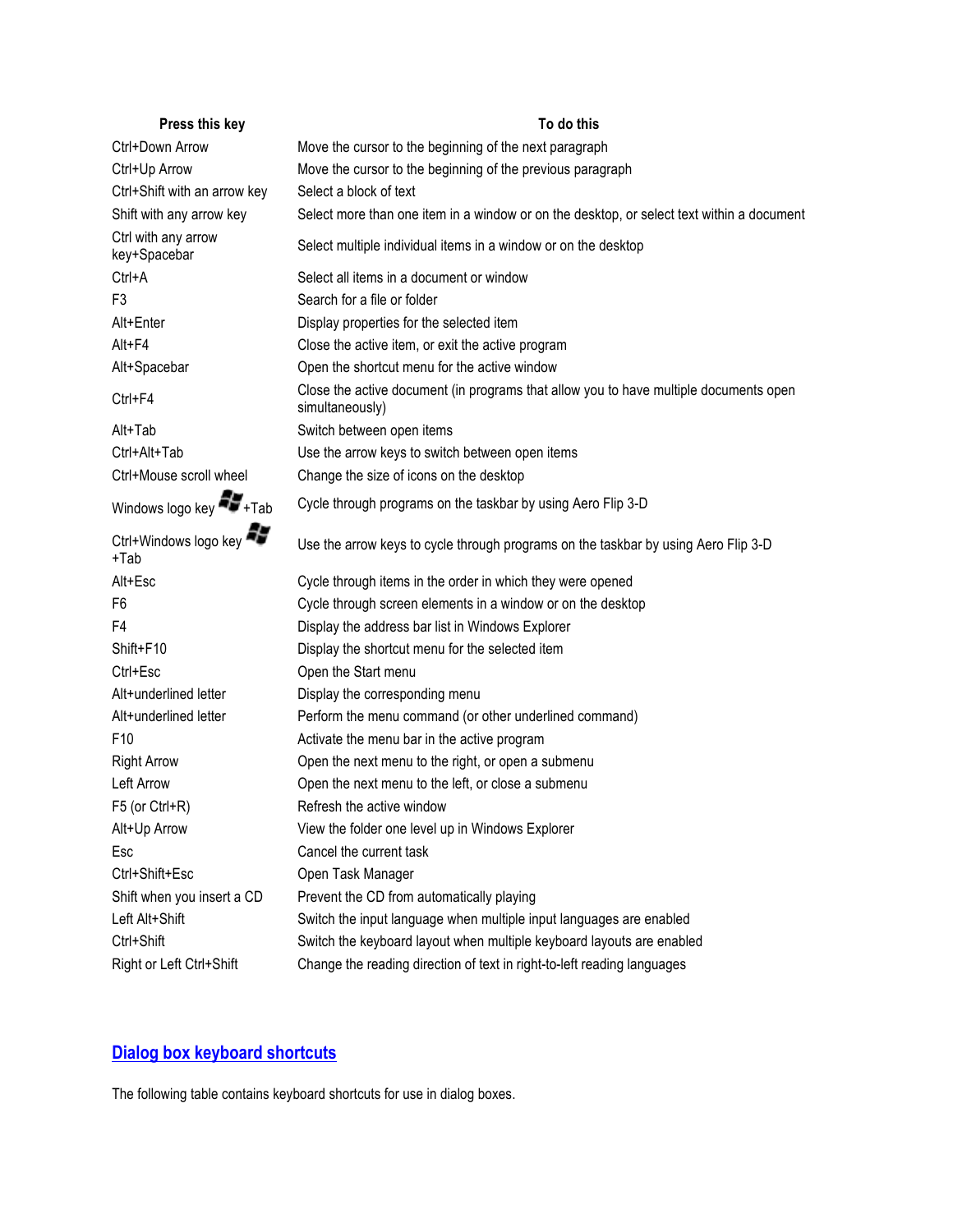| Press this key   | To do this                                                                                  |
|------------------|---------------------------------------------------------------------------------------------|
| Ctrl+Tab         | Move forward through tabs                                                                   |
| Ctrl+Shift+Tab   | Move back through tabs                                                                      |
| Tab              | Move forward through options                                                                |
| Shift+Tab        | Move back through options                                                                   |
|                  | Alt+underlined letter Perform the command (or select the option) that goes with that letter |
| Enter            | Replaces clicking the mouse for many selected commands                                      |
| Spacebar         | Select or clear the check box if the active option is a check box                           |
| Arrow keys       | Select a button if the active option is a group of option buttons                           |
| F <sub>1</sub>   | Display Help                                                                                |
| F4               | Display the items in the active list                                                        |
| <b>Backspace</b> | Open a folder one level up if a folder is selected in the Save As or Open dialog box        |

# **Windows logo key keyboard shortcuts**

The following table contains keyboard shortcuts that use the Windows logo key

| Press this key                                  | To do this                                                                                                                                     |
|-------------------------------------------------|------------------------------------------------------------------------------------------------------------------------------------------------|
| Windows logo key                                | Open or close the Start menu.                                                                                                                  |
| Windows logo key <b>Fig.</b> +Pause             | Display the System Properties dialog box.                                                                                                      |
| Windows logo key $\overline{\bullet}$ +D        | Display the desktop.                                                                                                                           |
| Windows logo key $\mathcal{L}_{+M}$             | Minimize all windows.                                                                                                                          |
| Windows logo key <b>AV</b> + Shift+M            | Restore minimized windows to the desktop.                                                                                                      |
| Windows logo key $\overline{H}$ + E             | Open Computer.                                                                                                                                 |
| Windows logo key $\overline{F}$ +F              | Search for a file or folder.                                                                                                                   |
| Ctrl+Windows logo key $\mathbf{F}_{\mathbf{F}}$ | Search for computers (if you're on a network).                                                                                                 |
| Windows logo key $\frac{2\pi}{3}$ +L            | Lock your computer or switch users.                                                                                                            |
| Windows logo key $\frac{1}{\sqrt{1 + R}}$       | Open the Run dialog box.                                                                                                                       |
| Windows logo key $+T$                           | Cycle through programs on the taskbar.                                                                                                         |
| Windows logo key <b>AV</b> +number              | Start the program pinned to the taskbar in the position indicated by the number. If the<br>program is already running, switch to that program. |
| Shift+Windows logo key <b>For +number</b>       | Start a new instance of the program pinned to the taskbar in the position indicated by<br>the number.                                          |
| Ctrl+Windows logo key <b>Fig.</b> +number       | Switch to the last active window of the program pinned to the taskbar in the position<br>indicated by the number.                              |
| Alt+Windows logo key <b>Fig.</b> +number        | Open the Jump List for the program pinned to the taskbar in the position indicated by<br>the number.                                           |
| Windows logo key $\blacksquare$ + Tab           | Cycle through programs on the taskbar by using Aero Flip 3-D.                                                                                  |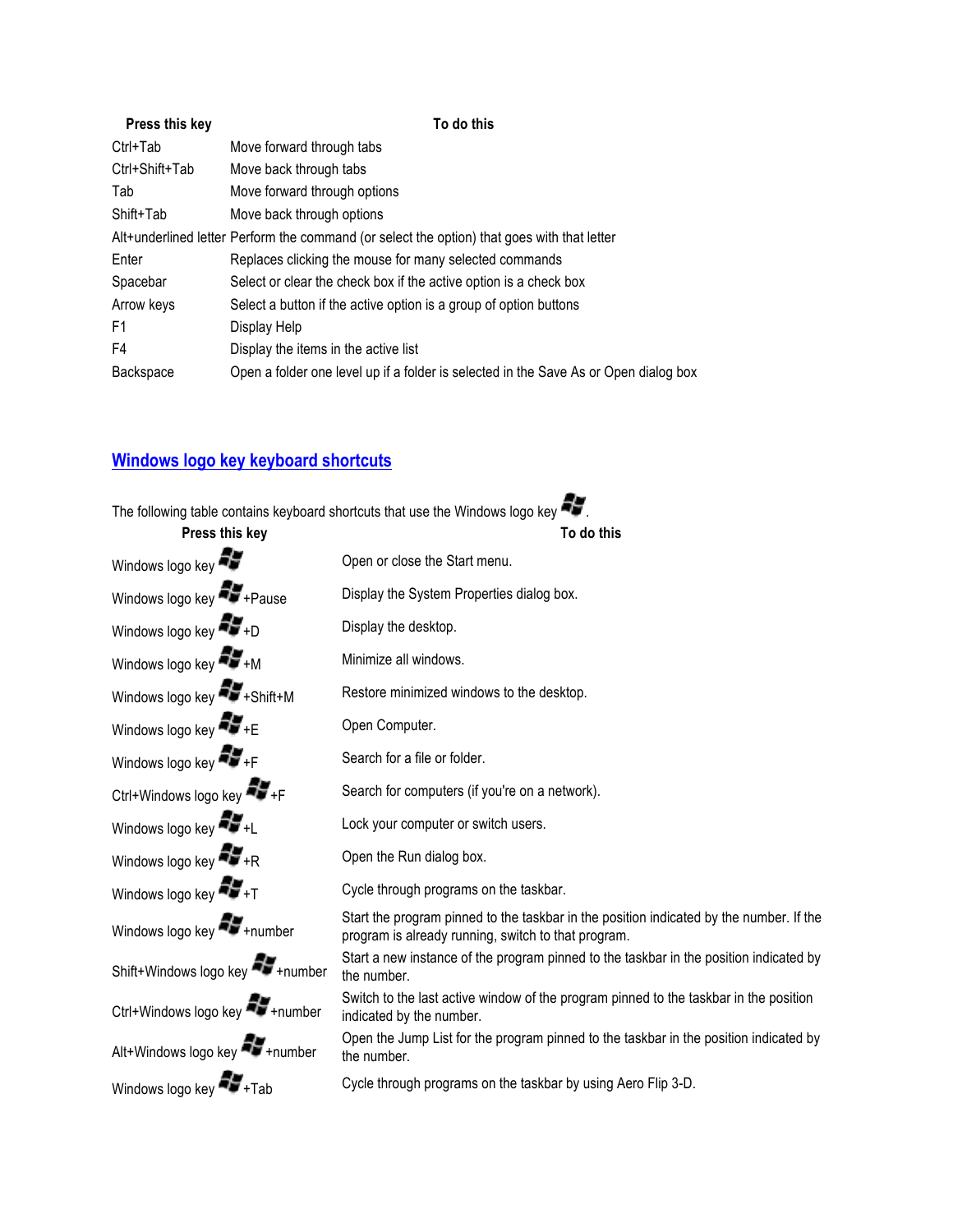| Press this key                                                   | To do this                                                                          |
|------------------------------------------------------------------|-------------------------------------------------------------------------------------|
| Ctrl+Windows logo key *** +Tab                                   | Use the arrow keys to cycle through programs on the taskbar by using Aero Flip 3-D. |
| Ctrl+Windows logo key $\mathbf{F}$ +B                            | Switch to the program that displayed a message in the notification area.            |
| Windows logo key *** +Spacebar                                   | Preview the desktop.                                                                |
| Windows logo key $\mathbf{F}_{\mathbf{y}}$ +Up Arrow             | Maximize the window.                                                                |
| Windows logo key For +Left Arrow                                 | Maximize the window to the left side of the screen.                                 |
| Windows logo key $\mathcal{F}_{+}$ Right Arrow                   | Maximize the window to the right side of the screen.                                |
| Windows logo key <b>AV</b> + Down Arrow                          | Minimize the window.                                                                |
| Windows logo key <b>Fig.</b> +Home                               | Minimize all but the active window.                                                 |
| Windows logo key $\sim +$ Shift+Up Arrow                         | Stretch the window to the top and bottom of the screen.                             |
| Windows logo key <b>Fig.</b> +Shift+Left<br>Arrow or Right Arrow | Move a window from one monitor to another.                                          |
| Windows logo key $\blacksquare$ +P                               | Choose a presentation display mode.                                                 |
| Windows logo key $\overline{H}$ + G                              | Cycle through gadgets.                                                              |
| Windows logo key $\overline{\bullet}$ + U                        | Open Ease of Access Center.                                                         |
| Windows logo key $\overline{\bullet}$ + X                        | Open Windows Mobility Center.                                                       |

# **Windows Explorer keyboard shortcuts**

The following table contains keyboard shortcuts for working with Windows Explorer windows or folders.

| Press this key                                                         | To do this                                                                     |
|------------------------------------------------------------------------|--------------------------------------------------------------------------------|
| $Ctrl + N$                                                             | Open a new window                                                              |
| $Ctrl + W$                                                             | Close the current window                                                       |
| Ctrl+Shift+N                                                           | Create a new folder                                                            |
| End                                                                    | Display the bottom of the active window                                        |
| Home                                                                   | Display the top of the active window                                           |
| F <sub>11</sub>                                                        | Maximize or minimize the active window                                         |
| Ctrl+Period (.)                                                        | Rotate a picture clockwise                                                     |
| Ctrl+Comma (,)                                                         | Rotate a picture counter-clockwise                                             |
| Num Lock+Asterisk (*) on numeric keypad                                | Display all subfolders under the selected folder                               |
| Num Lock+Plus Sign (+) on numeric keypad                               | Display the contents of the selected folder                                    |
| Num Lock+Minus Sign (-) on numeric keypad Collapse the selected folder |                                                                                |
| Left Arrow                                                             | Collapse the current selection (if it's expanded), or select the parent folder |
| Alt+Enter                                                              | Open the Properties dialog box for the selected item                           |
| $Alt + P$                                                              | Display the preview pane                                                       |
| Alt+Left Arrow                                                         | View the previous folder                                                       |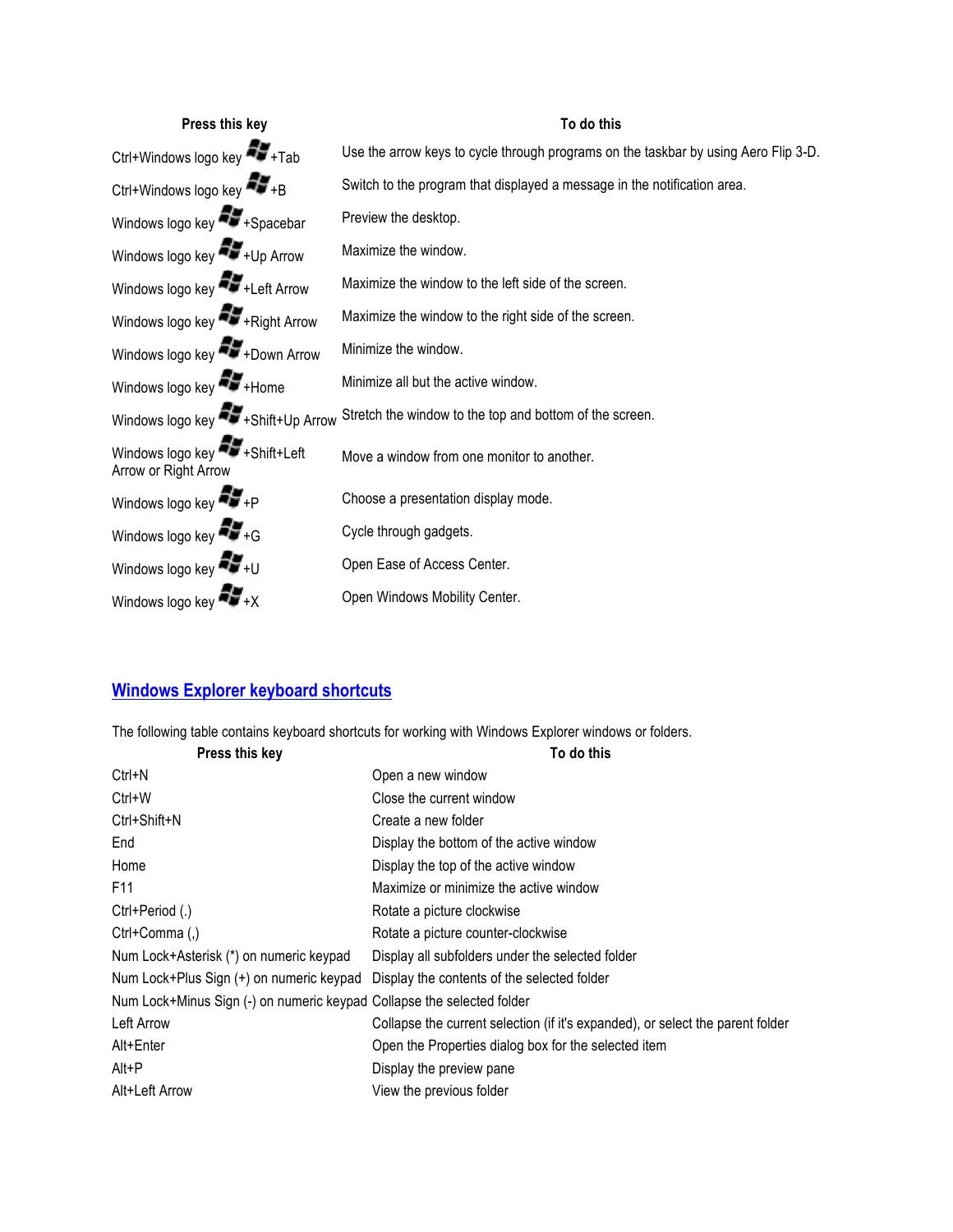| Press this key          | To do this                                                                       |
|-------------------------|----------------------------------------------------------------------------------|
| Backspace               | View the previous folder                                                         |
| <b>Right Arrow</b>      | Display the current selection (if it's collapsed), or select the first subfolder |
| Alt+Right Arrow         | View the next folder                                                             |
| Alt+Up Arrow            | View the parent folder                                                           |
| Ctrl+Shift+E            | Display all folders above the selected folder                                    |
| Ctrl+Mouse scroll wheel | Change the size and appearance of file and folder icons                          |
| Alt+D                   | Select the address bar                                                           |
| $Ctrl + E$              | Select the search box                                                            |
| $Ctrl + F$              | Select the search box                                                            |
|                         |                                                                                  |

### **Taskbar keyboard shortcuts**

The following table contains keyboard shortcuts for working with items on the taskbar.

| Press this key                                                                   | To do this                                                   |
|----------------------------------------------------------------------------------|--------------------------------------------------------------|
| Shift+Click on a taskbar button                                                  | Open a program or quickly open another instance of a program |
| Ctrl+Shift+Click on a taskbar button                                             | Open a program as an administrator                           |
| Shift+Right-click on a taskbar button                                            | Show the window menu for the program                         |
| Shift+Right-click on a grouped taskbar button Show the window menu for the group |                                                              |
| Ctrl+Click on a grouped taskbar button                                           | Cycle through the windows of the group                       |

### **Magnifier keyboard shortcuts**

The following table contains keyboard shortcuts for working with Magnifier.

| Press this key                                                                   | To do this                              |
|----------------------------------------------------------------------------------|-----------------------------------------|
| Windows logo key $\overline{N}$ + Plus Sign (+) or Minus Sign (-) Zoom in or out |                                         |
| Ctrl+Alt+Spacebar                                                                | Preview the desktop in full-screen mode |
| $Ctrl+Alt+F$                                                                     | Switch to full-screen mode              |
| Ctrl+Alt+L                                                                       | Switch to lens mode                     |
| Ctrl+Alt+D                                                                       | Switch to docked mode                   |
| $Ctrl+Alt+I$                                                                     | Invert colors                           |
| Ctrl+Alt+arrow keys                                                              | Pan in the direction of the arrow keys  |
| $Ctrl+Alt+R$                                                                     | Resize the lens                         |
| Windows logo key $+Esc$                                                          | Exit Magnifier                          |

#### **Remote Desktop Connection keyboard shortcuts**

The following table contains keyboard shortcuts for working with Remote Desktop Connection.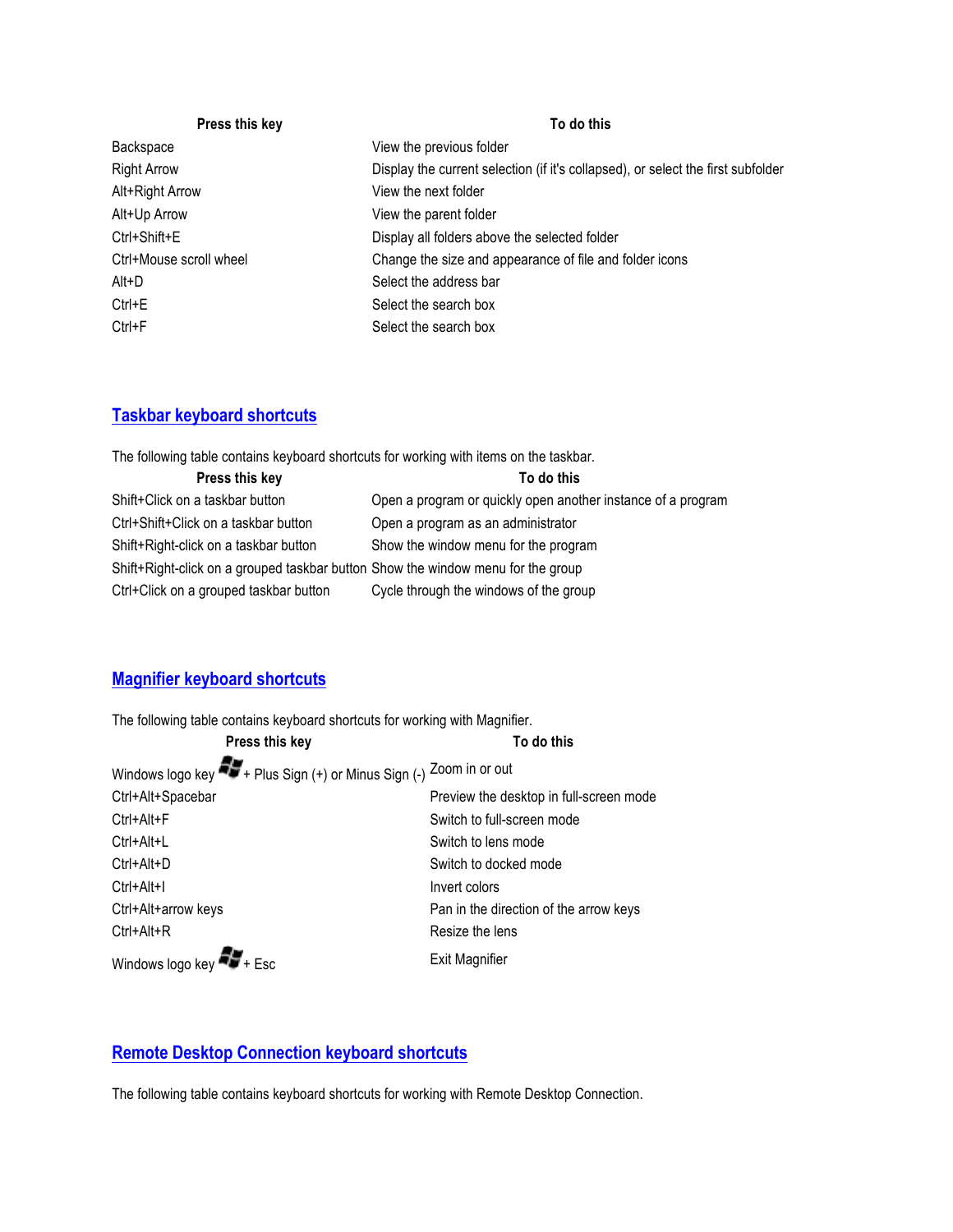| Press this key                                    | To do this                                                                                                                                                                                             |
|---------------------------------------------------|--------------------------------------------------------------------------------------------------------------------------------------------------------------------------------------------------------|
| Alt+Page Up                                       | Move between programs from left to right.                                                                                                                                                              |
| Alt+Page Down                                     | Move between programs from right to left.                                                                                                                                                              |
| Alt+Insert                                        | Cycle through programs in the order that they were started in.                                                                                                                                         |
| Alt+Home                                          | Display the Start menu.                                                                                                                                                                                |
| Ctrl+Alt+Break                                    | Switch between a window and full screen.                                                                                                                                                               |
| Ctrl+Alt+End                                      | Display the Windows Security dialog box.                                                                                                                                                               |
| Alt+Delete                                        | Display the system menu.                                                                                                                                                                               |
| Ctrl+Alt+Minus Sign (-) on<br>the numeric keypad  | Place a copy of the active window, within the client, on the Terminal server clipboard (provides the<br>same functionality as pressing Alt+PrtScn on a local computer).                                |
| Ctrl+Alt+Plus Sign $(+)$ on the<br>numeric keypad | Place a copy of the entire client window area on the Terminal server clipboard (provides the same<br>functionality as pressing PrtScn on a local computer).                                            |
| Ctrl+Alt+Right Arrow                              | "Tab" out of the Remote Desktop controls to a control in the host program (for example, a button<br>or a text box). Useful when the Remote Desktop controls are embedded in another (host)<br>program. |
| Ctrl+Alt+Left Arrow                               | "Tab" out of the Remote Desktop controls to a control in the host program (for example, a button<br>or a text box). Useful when the Remote Desktop controls are embedded in another (host)<br>program. |

## **Note**

• Ctrl+Alt+Break and Ctrl+Alt+End are available in all Remote Desktop sessions, even when you've set up the remote computer to recognize Windows keyboard shortcuts.

### **Paint keyboard shortcuts**

The following table contains keyboard shortcuts for working with Paint.

| Press this key     | To do this                                            |
|--------------------|-------------------------------------------------------|
| Ctrl+N             | Create a new picture                                  |
| Ctrl+O             | Open an existing picture                              |
| $Ctrl + S$         | Save changes to a picture                             |
| F12                | Save the picture as a new file                        |
| Ctrl+P             | Print a picture                                       |
| Alt+F4             | Close a picture and its Paint window                  |
| $Ctrl+Z$           | Undo a change                                         |
| Ctrl+Y             | Redo a change                                         |
| Ctrl+A             | Select the entire picture                             |
| $Ctrl+X$           | Cut a selection                                       |
| $Ctrl + C$         | Copy a selection to the Clipboard                     |
| Ctrl+V             | Paste a selection from the Clipboard                  |
| <b>Right Arrow</b> | Move the selection or active shape right by one pixel |
| <b>Left Arrow</b>  | Move the selection or active shape left by one pixel  |
| Down Arrow         | Move the selection or active shape down by one pixel  |
| Up Arrow           | Move the selection or active shape up by one pixel    |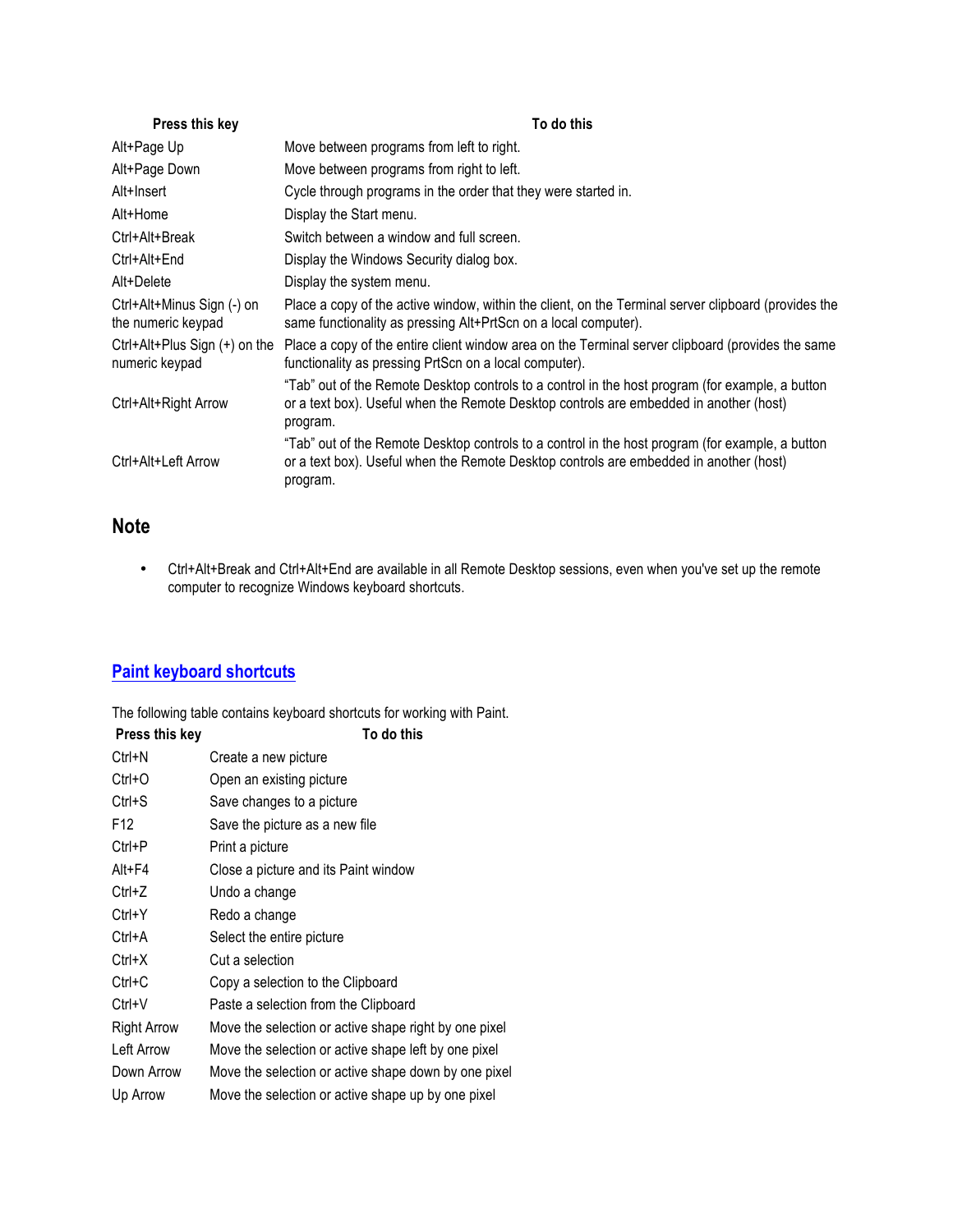| To do this                                                         |
|--------------------------------------------------------------------|
| Cancel a selection                                                 |
| Delete a selection                                                 |
| Bold selected text                                                 |
| Increase the width of a brush, line, or shape outline by one pixel |
| Decrease the width of a brush, line, or shape outline by one pixel |
| Italicize selected text                                            |
| Underline selected text                                            |
| Open the Properties dialog box                                     |
| Open the Resize and Skew dialog box                                |
| Zoom in                                                            |
| Ctrl+Page Down Zoom out                                            |
| View a picture in full-screen mode                                 |
| Show or hide the ruler                                             |
| Show or hide gridlines                                             |
| Display keytips                                                    |
| Show the current shortcut menu                                     |
| Open Paint Help                                                    |
|                                                                    |

# **WordPad keyboard shortcuts**

The following table contains keyboard shortcuts for working with WordPad.

| Press this key    | To do this                           |
|-------------------|--------------------------------------|
| Ctrl+N            | Create a new document                |
| $Ctrl + O$        | Open an existing document            |
| $Ctrl + S$        | Save changes to a document           |
| F <sub>12</sub>   | Save the document as a new file      |
| Ctrl+P            | Print a document                     |
| Alt+F4            | Close WordPad                        |
| $Ctrl+Z$          | Undo a change                        |
| $Ctrl+Y$          | Redo a change                        |
| Ctrl+A            | Select the entire document           |
| $Ctrl+X$          | Cut a selection                      |
| $Ctrl + C$        | Copy a selection to the Clipboard    |
| $Ctrl + V$        | Paste a selection from the Clipboard |
| $Ctrl + B$        | Make selected text bold              |
| $Ctrl + I$        | Italicize selected text              |
| Ctrl+U            | Underline selected text              |
| $Ctrl +=$         | Make selected text subscript         |
| $Ctrl + Shift +=$ | Make selected text superscript       |
| $Ctrl + L$        | Align text left                      |
| $Ctrl + E$        | Align text center                    |
| $Ctrl + R$        | Align text right                     |
|                   |                                      |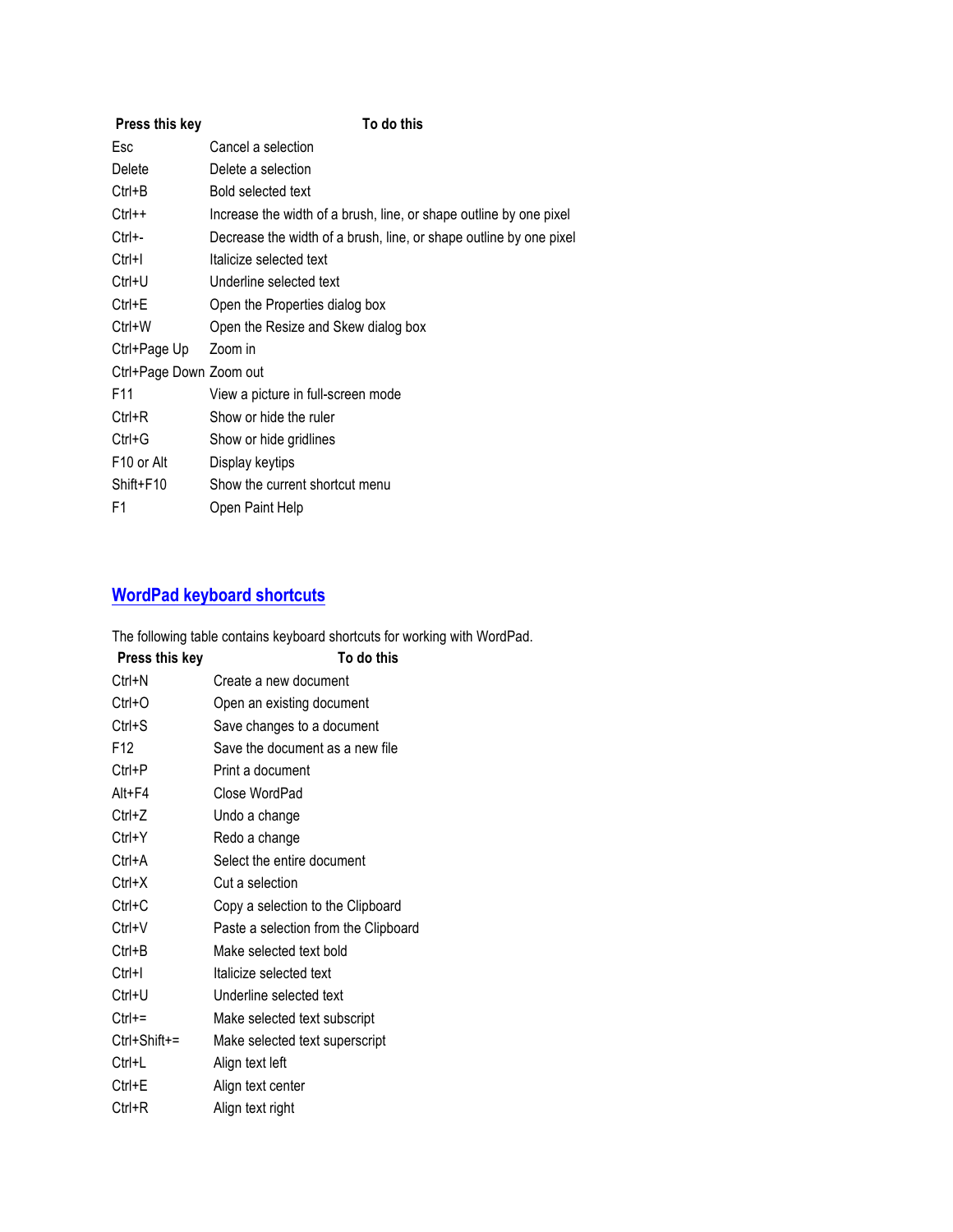| Press this key     | To do this                                                |
|--------------------|-----------------------------------------------------------|
| $Ctrl + J$         | Justify text                                              |
| $Ctrl + 1$         | Set single line spacing                                   |
| $Ctrl + 2$         | Set double line spacing                                   |
| $Ctrl + 5$         | Set line spacing to 1.5                                   |
| Ctrl+Shift+>       | Increase the font size                                    |
| $Ctrl + Shift + <$ | Decrease the font size                                    |
| Ctrl+Shift+A       | Change characters to all capitals                         |
| $Ctrl + Shift + L$ | Change the bullet style                                   |
| $Ctrl + D$         | Insert a Microsoft Paint drawing                          |
| $Ctrl + F$         | Find text in a document                                   |
| F3                 | Find the next instance of the text in the Find dialog box |
| $Ctrl+H$           | Replace text in a document                                |
| Ctrl+Left Arrow    | Move the cursor one word to the left                      |
|                    | Ctrl+Right Arrow Move the cursor one word to the right    |
| Ctrl+Up Arrow      | Move the cursor to the line above                         |
|                    | Ctrl+Down Arrow Move the cursor to the line below         |
| Ctrl+Home          | Move to the beginning of the document                     |
| Ctrl+End           | Move to the end of the document                           |
| Ctrl+Page Up       | Move up one page                                          |
|                    | Ctrl+Page Down Move down one page                         |
| Ctrl+Delete        | Delete the next word                                      |
| F <sub>10</sub>    | Display keytips                                           |
| Shift+F10          | Show the current shortcut menu                            |
| F1                 | Open WordPad Help                                         |

# **Calculator keyboard shortcuts**

The following table contains keyboard shortcuts for working with Calculator.

| <b>Press this key</b> | To do this                                          |
|-----------------------|-----------------------------------------------------|
| $Alt+1$               | Switch to Standard mode                             |
| $Alt+2$               | Switch to Scientific mode                           |
| $Alt+3$               | Switch to Programmer mode                           |
| $Alt+4$               | Switch to Statistics mode                           |
| $Ctrl + E$            | Open date calculations                              |
| $Ctrl+H$              | Turn calculation history on or off                  |
| Ctrl+U                | Open unit conversion                                |
| Alt+C                 | Calculate or solve date calculations and worksheets |
| F1                    | Open Calculator Help                                |
| $Ctrl + Q$            | Press the M- button                                 |
| $Ctrl + P$            | Press the M+ button                                 |
| Ctrl+M                | Press the MS button                                 |
| Ctrl+R                | Press the MR button                                 |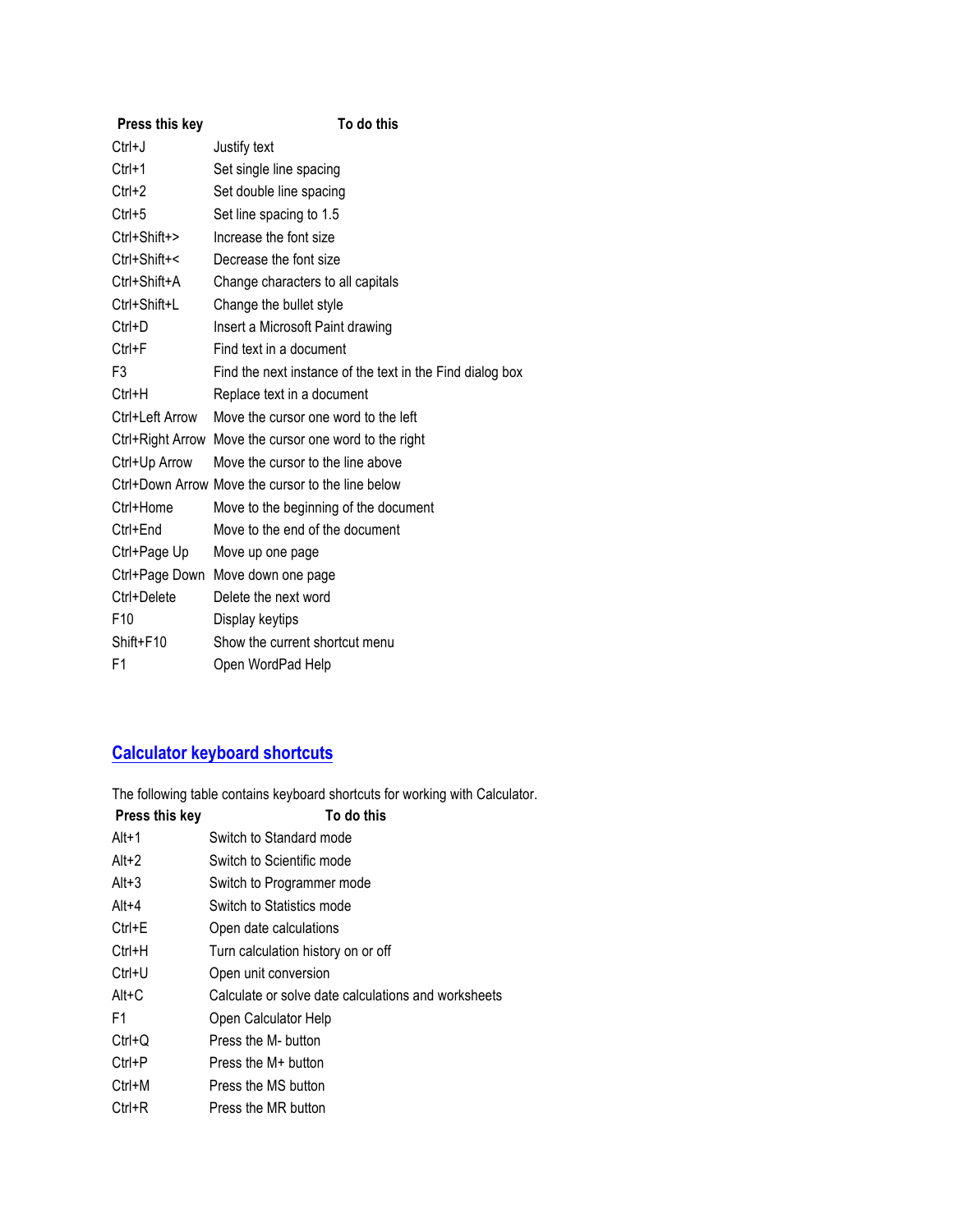| Press this key | To do this                                              |
|----------------|---------------------------------------------------------|
| $Ctrl + L$     | Press the MC button                                     |
| %              | Press the % button                                      |
| F9             | Press the $+/-$ button                                  |
| I              | Press the / button                                      |
| *              | Press the * button                                      |
| +              | Press the $+$ button                                    |
|                | Press the - button                                      |
| R              | Press the 1/x button                                    |
| @              | Press the square root button                            |
| 0-9            | Press the number buttons (0-9)                          |
| Ξ              | Press the $=$ button                                    |
|                | Press the . (decimal point) button                      |
| Backspace      | Press the backspace button                              |
| <b>Esc</b>     | Press the C button                                      |
| Del            | Press the CE button                                     |
| Ctrl+Shift+D   | Clear the calculation history                           |
| F <sub>2</sub> | Edit the calculation history                            |
| Up Arrow key   | Navigate up in the calculation history                  |
|                | Down Arrow key Navigate down in the calculation history |
| Esc            | Cancel editing the calculation history                  |
| Enter          | Recalculate the calculation history after editing       |
| F <sub>3</sub> | Select Degrees in Scientific mode                       |
| F4             | Select Radians in Scientific mode                       |
| F5             | Select Grads in Scientific mode                         |
| L              | Press the Inv button in Scientific mode                 |
| D              | Press the Mod button in Scientific mode                 |
| $Ctrl + S$     | Press the sinh button in Scientific mode                |
| $Ctrl + O$     | Press the cosh button in Scientific mode                |
| Ctrl+T         | Press the tanh button in Scientific mode                |
| (              | Press the (button in Scientific mode                    |
| )              | Press the ) button in Scientific mode                   |
| Ν              | Press the In button in Scientific mode                  |
|                | Press the Int button in Scientific mode                 |
| S              | Press the sin button in Scientific mode                 |
| Ω              | Press the cos button in Scientific mode                 |
| т              | Press the tan button in Scientific mode                 |
| М              | Press the dms button in Scientific mode                 |
| P              | Press the pi button in Scientific mode                  |
| V              | Press the F-E button in Scientific mode                 |
| х              | Press the Exp button in Scientific mode                 |
| Q              | Press the x <sup>1</sup> 2 button in Scientific mode    |
| Y              | Press the x <sup>1</sup> y button in Scientific mode    |
| #              | Press the x <sup>1</sup> 3 button in Scientific mode    |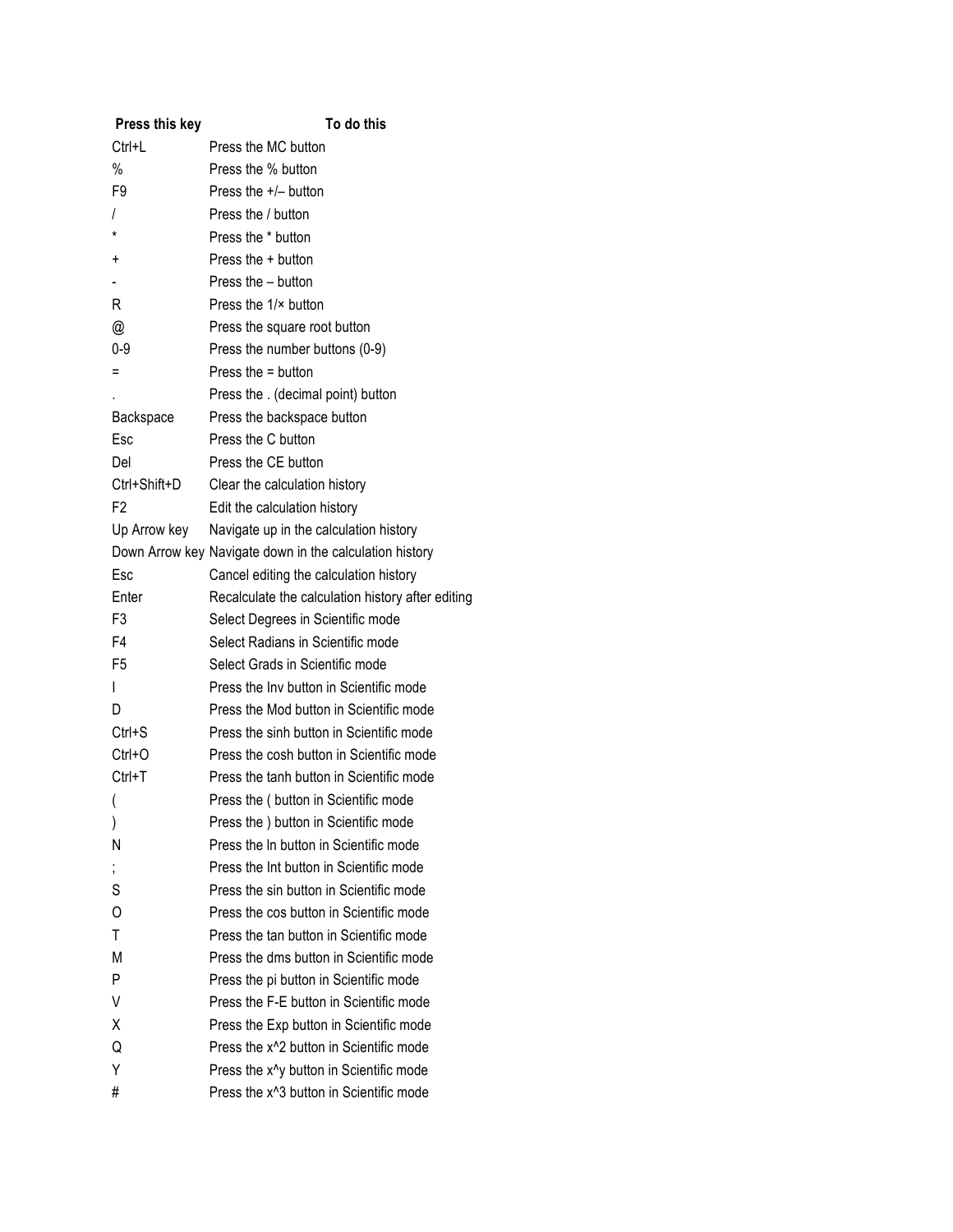| Press this key  | To do this                                      |
|-----------------|-------------------------------------------------|
| L               | Press the log button in Scientific mode         |
| I               | Press the n! button in Scientific mode          |
| Ctrl+Y          | Press the $y\sqrt{x}$ button in Scientific mode |
| Ctrl+B          | Press the $3\sqrt{x}$ button in Scientific mode |
| $Ctrl + G$      | Press the 10x button in Scientific mode         |
| F <sub>5</sub>  | Select Hex in Programmer mode                   |
| F6              | Select Dec in Programmer mode                   |
| F7              | Select Oct in Programmer mode                   |
| F8              | Select Bin in Programmer mode                   |
| F <sub>12</sub> | Select Qword in Programmer mode                 |
| F <sub>2</sub>  | Select Dword in Programmer mode                 |
| F <sub>3</sub>  | Select Word in Programmer mode                  |
| F4              | Select Byte in Programmer mode                  |
| K               | Press the RoR button in Programmer mode         |
| J               | Press the RoL button in Programmer mode         |
| ≺               | Press the Lsh button in Programmer mode         |
| >               | Press the Rsh button in Programmer mode         |
| $\%$            | Press the Mod button in Programmer mode         |
| (               | Press the (button in Programmer mode            |
| )               | Press the ) button in Programmer mode           |
|                 | Press the Or button in Programmer mode          |
| ٨               | Press the Xor button in Programmer mode         |
|                 | Press the Not button in Programmer mode         |
| &               | Press the And button in Programmer mode         |
| A-F             | Press the A-F buttons in Programmer mode        |
| Spacebar        | Toggles the bit value in Programmer mode        |
| А               | Press the Average button in Statistics mode     |
| Ctrl+A          | Press the Average Sq button in Statistics mode  |
| S               | Press the Sum button in Statistics mode         |
| $Ctrl + S$      | Press the Sum Sq button in Statistics mode      |
| т               | Press the S.D. button in Statistics mode        |
| $Ctrl+T$        | Press the Inv S.D. button in Statistics mode    |
| D               | Press the CAD button in Statistics mode         |

### **Windows Journal keyboard shortcuts**

The following table contains keyboard shortcuts for working with Windows Journal.

| Press this key<br>To do this |                                  |
|------------------------------|----------------------------------|
| $Ctrl + N$                   | Start a new note                 |
| $Ctrl + O$                   | Open a recently used note        |
| $Ctrl + S$                   | Save changes to a note           |
| Ctrl+Shift+V                 | Move a note to a specific folder |